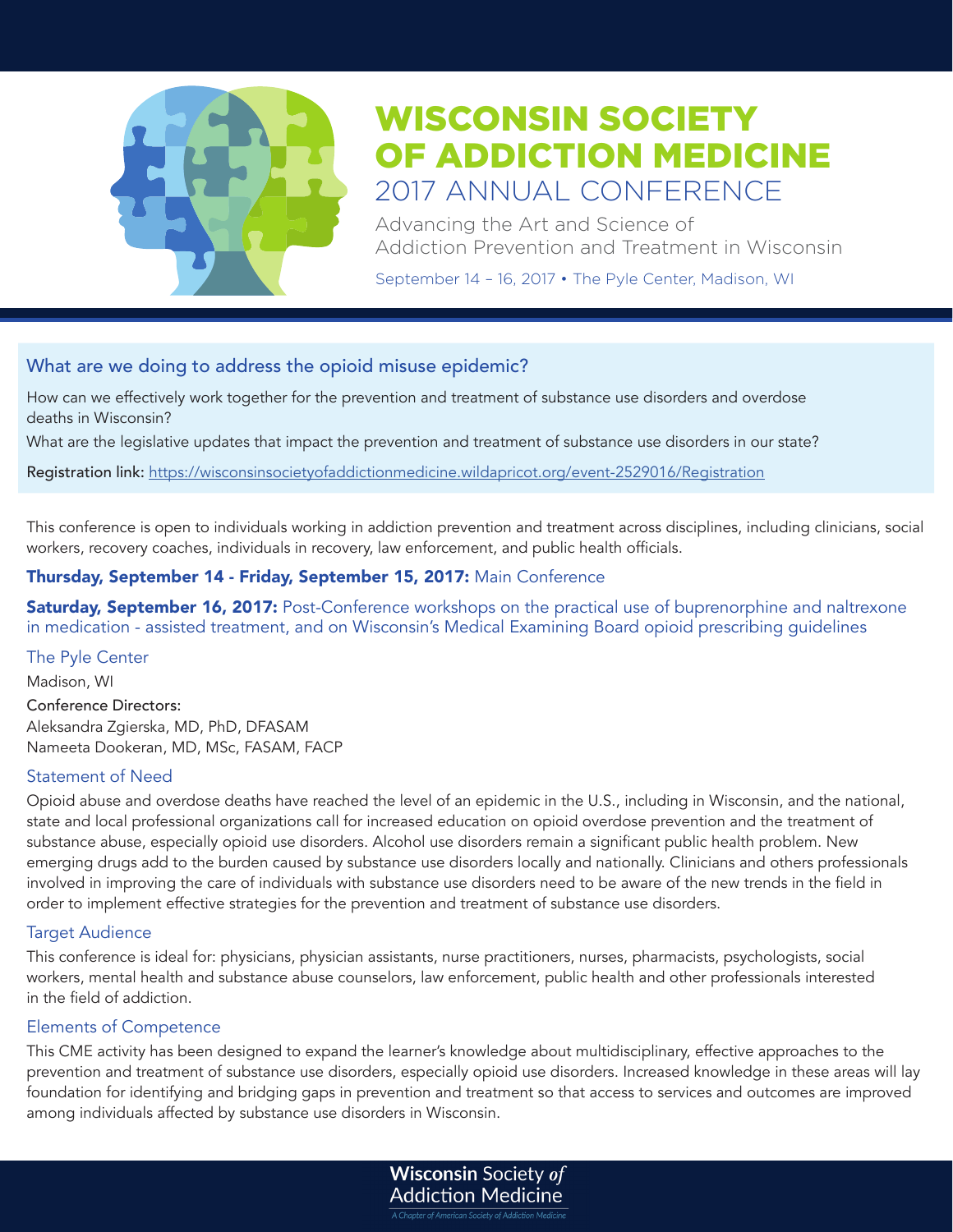

Advancing the Art and Science of Addiction Prevention and Treatment in Wisconsin

September 14 – 16, 2017 • The Pyle Center, Madison, WI

# Program Highlights

- Multidisciplinary perspectives from leading experts and individuals in recovery on how to reduce the impact of substance use disorders in Wisconsin.
- Content is relevant to addressing Wisconsin's epidemic of opioid and other substance use disorders and overdose deaths, and the treatment of substance use disorders and co-occurring mental health problems.
- Content will reinforce a foundation for providing exemplary patient care.

# **Objectives**

- Describe multiple perspectives to the prevention and treatment of opioid and other substance use disorders in Wisconsin.
- Evaluate current knowledge and communication gaps in addressing substance use disorders.
- Formulate ideas on how to effectively collaborate to curtail the impact of substance use disorders, especially the epidemic of opioid use disorders and overdose deaths, in Wisconsin.
- Expand knowledge about evidence-based approaches to treating substance use disorders and co-occurring mental health problems.
- Apply the acquired knowledge to support collaborative efforts and effectively reduce the impact of substance use disorders in Wisconsin.

# Conference Venue

The conference will take place at the Pyle Center in Madison, WI. The Pyle Center is located one block from State Street, which has a wide variety of shops, restaurants, art galleries, and music venues. It offers ample meeting and reception space, food and beverage services. Wireless internet is provided free of charge.

# Continuing Education



# Accreditation Statement:

This activity has been planned and implemented in accordance with the accreditation requirements and policies of the Accreditation Council for Continuing Medical Education through the joint providership of The Medical College of Wisconsin and WI Society of Addiction Medicine. The Medical College of Wisconsin is accredited by the ACCME to provide continuing medical education for physicians.

#### AMA Credit Designation Statement:

The Medical College of Wisconsin designates this Live Activity for a maximum of *15.75 AMA PRA Category 1 Credits™*. Physicians should claim only the credit commensurate with the extent of their participation in the activity.

# Hours of Participation for Allied Health Care Professionals:

The Medical College of Wisconsin designates this activity for up to 15.75 hours of participation for continuing education for allied health professionals.

\*\* Up to *15.75 AMA PRA Category 1 Credits™* available for Thursday, Friday and Saturday afternoon attendance.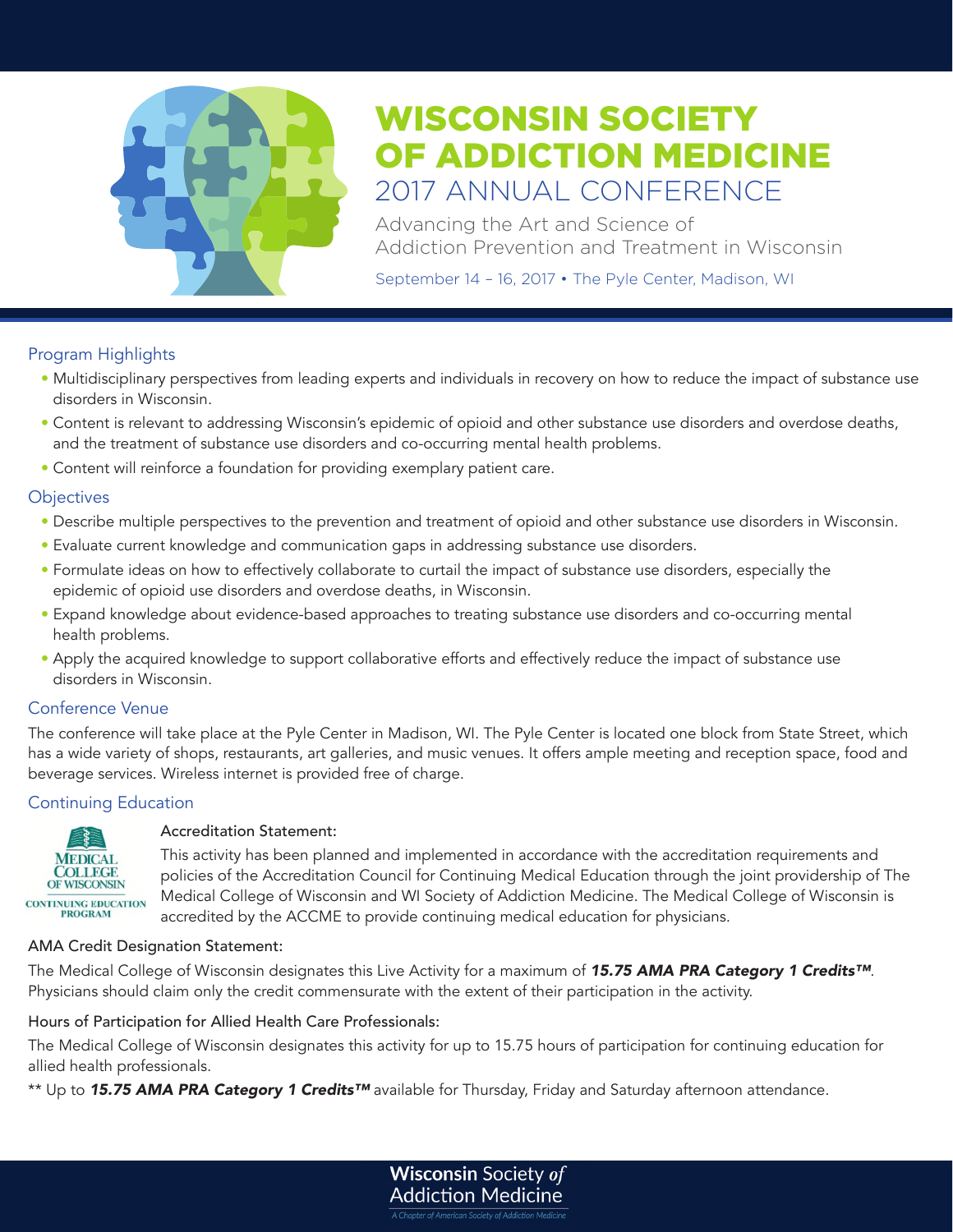

Advancing the Art and Science of Addiction Prevention and Treatment in Wisconsin

September 14 – 16, 2017 • The Pyle Center, Madison, WI

# Conference Dates and Registration Fees

Conference: Thursday - Friday, September 14-15, 2017 | Post-Conference: Saturday, September 16, 2017 *Conference fees include course materials, breakfast, lunch, refreshment break snacks, and CME credit.* 

#### 2-Day Conference (Thursday and Friday):

# Single-Day Conference (Thursday):

# Single-Day Conference (Friday):

# Additional Registration Options

Post-Conference Registration (Saturday):

#### AM & PM

| ASAM/WISAM Member/Non-Member \$249.00<br>Fellow/Resident/Student ASAM/WISAM Member \$20.00                                                                               |
|--------------------------------------------------------------------------------------------------------------------------------------------------------------------------|
| AM: ASAM Treatment of Opioid Use Disorder Course: Focus<br>on Buprenorphine<br>ASAM/WISAM Member/Non-Member \$199.00<br>Fellow/Resident/Student ASAM/WISAM Member \$0.00 |
| PM: Naltrexone or MEB Opioid Prescribing Guidelines<br>ASAM/WISAM Member/Non-Member \$50.00<br>Fellow/Resident/Student ASAM/WISAM Member \$20.00                         |
| The two-day (Thursday and Friday) registration fee includes<br>dinner. Dinner needs to be purchased separately when<br>registering for one day or for a guest.           |

# ASAM/WISAM Annual Membership Rates:

| Others - see www.asam.org/membership/member-types-rates |  |
|---------------------------------------------------------|--|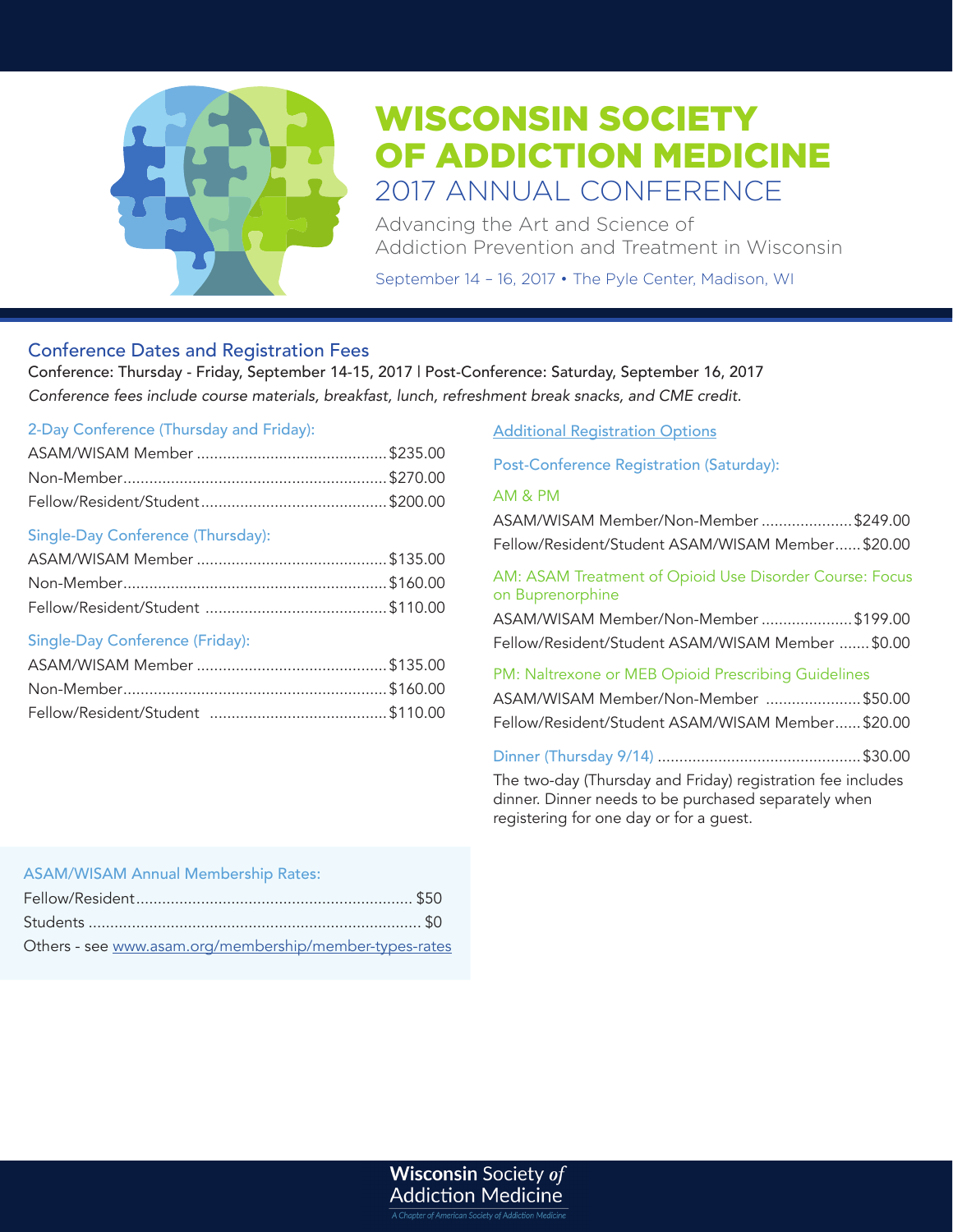

Advancing the Art and Science of Addiction Prevention and Treatment in Wisconsin

September 14 – 16, 2017 • The Pyle Center, Madison, WI

# Conference Location & Lodging



The Pyle Center, UW–Extension 702 Langdon Street , Madison, WI 53703-1104 Phone: 608-262-1122

There is a small block of rooms for conference participants on a first-come, first-serve basis (mention WISAM when reserving):

#### The Edgewater

1001 Wisconsin Place Madison, WI, 53703 608-535-8200 stay@theedgewater.com

#### Hyatt Place Madison/Downtown

333 W Washington Avenue Madison, WI, 53703 608-257-2700 place.hyatt.com

#### The Graduate

601 Langdon Street Madison, WI 53703 608-257-4391 http://graduatemadison.com/

# Parking

Among the possible locations:

State Street Garage (400 N. Frances St.) for \$1.30 per hour (\$8.00/day on weekends); Fluno Center Garage (601 University Ave.) for \$1.00/half hour for the first 2 hours; \$1.00/hour thereafter (up to \$12.00/day).

# Raffle Information

All registrants (unless they decline) will be entered into our raffle drawing on Thursday. The raffle tickets will be drawn during lunch. You must be present to claim your prize, which will be provided by ASAM.

# Program Changes

In case of an emergency, a topic or presenter change may occur. Under such circumstances, WISAM reserves the right to substitute a topic or presenter without prior notification.

# Presentation Handouts/PowerPoints

All handouts/presentations submitted by presenters will be available on the conference application (which will be accessible for use on your laptop or smart device).

# Cancellations/Refunds Policy

All cancellations must be received by September 8, 2017 to receive a refund. Refunds will be processed within 30 days of the conference date.

# Conference Attire

Due to climate variability and individual preference, it is recommended to bring a sweater or jacket.

# For Further Information

Please contact the WISAM office, wisam@badgerbay.co or 920-750-7727.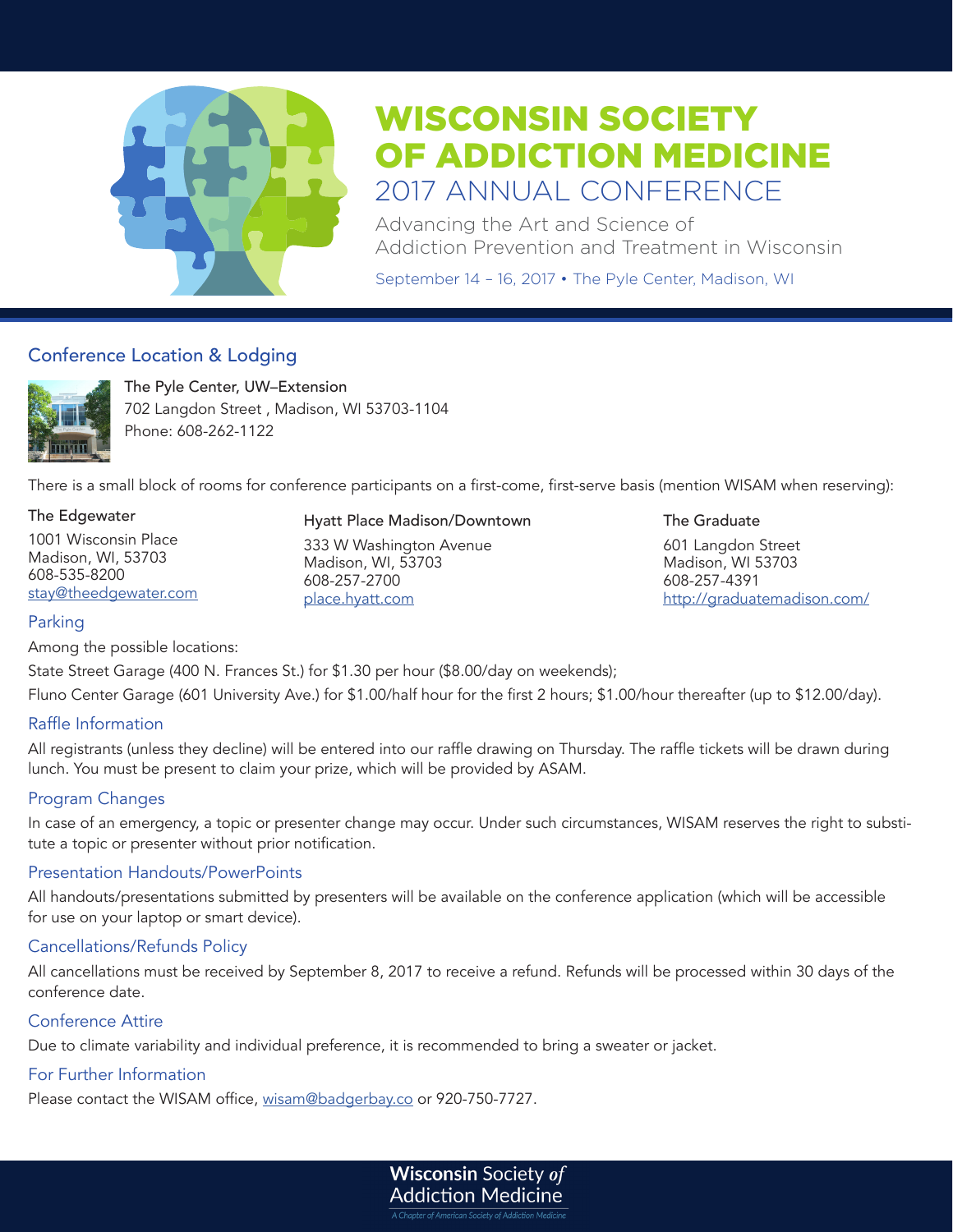

Advancing the Art and Science of Addiction Prevention and Treatment in Wisconsin

September 14 – 16, 2017 • The Pyle Center, Madison, WI

# Schedule-at-a-glance *\*Schedule is subject to change*

Registration link: https://wisconsinsocietyofaddictionmedicine.wildapricot.org/event-2529016/Registration This conference is open to individuals working in addiction prevention and treatment across disciplines, including clinicians, social workers, recovery coaches, individuals in recovery, law enforcement, and public health officials.

# Thursday, September 14, 2017

| 7:30 AM             | <b>Registration/Breakfast/Visit Exhibits</b>                                                                                             |
|---------------------|------------------------------------------------------------------------------------------------------------------------------------------|
| 8:30 - 8:45 AM      | Conference Welcome<br>Aleksandra Zgierska, MD, PhD, DFASAM, WISAM's President                                                            |
| 8:45 - 9:15 AM      | Opioids Update<br>Aleksandra Zgierska, MD, PhD, DFASAM                                                                                   |
| 9:15 - 9:45 AM      | <b>Stimulants Update</b><br>Mark Lim, MD, FASAM and Britni Bolduc, RN, BSN                                                               |
| 9:45 - 10:00 AM     | <b>Break/Visit Exhibits</b>                                                                                                              |
| 10:00 AM - 12:00 PM | <b>Workshop Options</b>                                                                                                                  |
|                     | 1) Mental Health and Addiction: Clinical Pearls<br>Matthew Felgus, MD, FASAM                                                             |
|                     | 2) Pain Management: Pharmacologic and Non-Pharmacologic Approaches as Alternatives<br>to Opioids                                         |
|                     | Stacy Peterson, MD and Rebecca Anderson, PhD<br>3) "It Takes a Village:" Thinking Beyond "Treatment" to Facilitate Recovery in Addiction |
|                     | Langeston Hughes, Danielle Graham-Heine, Bob Fredrickson, Maria Hanson, Shannon Hartman<br>and Scott Webb                                |
|                     | 4) Wisconsin Prescription Drug Monitoring Program: Update on Wisconsin's Mandate<br>and Implementation                                   |
|                     | Amy E. Zosel, MD and Andrea Magermans                                                                                                    |
| 12:00-1:15 PM       | Lunch/Visit Exhibits                                                                                                                     |
| 1:15 - 1:45 PM      | A Beacon of Hope: There Are No Lost Causes                                                                                               |
|                     | Joseph LMS Green                                                                                                                         |
| 1:45 - 2:45 PM      | Legislative and Insurance Coverage Updates Related to Addiction Treatment in Wisconsin                                                   |
|                     | Tim Bartholow, MD, Rachel Currans-Henry and Jennifer Malcore                                                                             |
|                     | Moderator: Aleksandra Zgierska, MD, PhD, DFASAM                                                                                          |
|                     | <i>Wisconsin Society of</i>                                                                                                              |

**Addiction Medicine**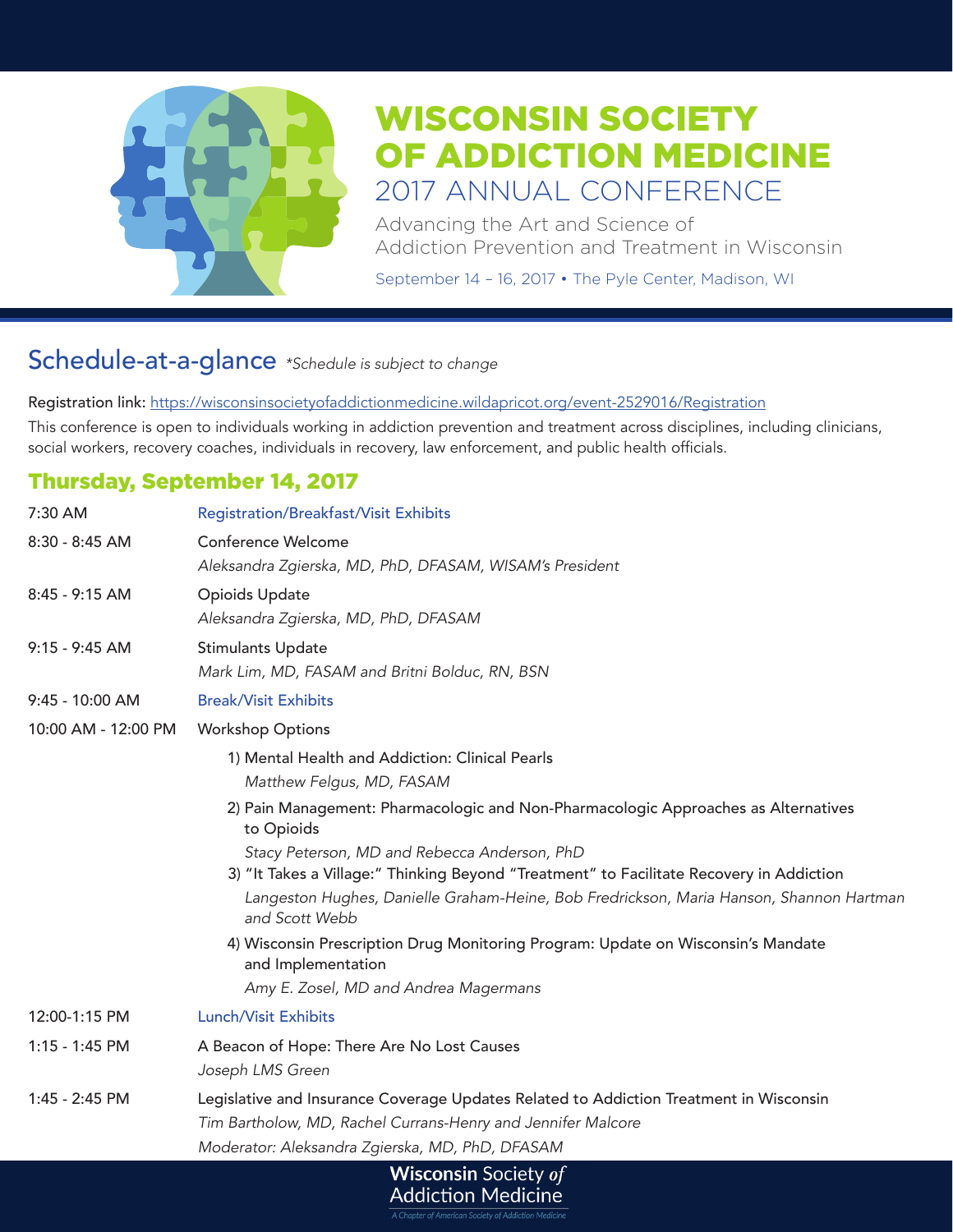

Advancing the Art and Science of Addiction Prevention and Treatment in Wisconsin

September 14 – 16, 2017 • The Pyle Center, Madison, WI

| $2:45 - 3:00$ PM | <b>Break/Visit Exhibits</b>                                                                                                                                                        |
|------------------|------------------------------------------------------------------------------------------------------------------------------------------------------------------------------------|
| $3:00 - 5:00$ PM | <b>Workshop Options</b>                                                                                                                                                            |
|                  | 1) Linking to Addiction Treatment in Wisconsin: Use of ASAM Placement Criteria and<br><b>CONTINUUM Software</b>                                                                    |
|                  | Brendan McEntee and Michael Miller, MD, DFASAM, FAPA                                                                                                                               |
|                  | 2) Pain Management: Pharmacologic and Non-Pharmacologic Approaches as Alternatives<br>to Opioids                                                                                   |
|                  | Stacy Peterson, MD and Rebecca Anderson, PhD                                                                                                                                       |
|                  | 3) "It Takes a Village:" Thinking Beyond "Treatment" to Facilitate Recovery in Addiction                                                                                           |
|                  | Langeston Hughes, Danielle Graham-Heine, Bob Fredrickson, Maria Hanson, Shannon Hartman<br>and Scott Webb                                                                          |
|                  | 4) Wisconsin Prescription Drug Monitoring Program: Update on Wisconsin's Mandate<br>and Implementation                                                                             |
|                  | Amy E. Zosel, MD and Andrea Magermans                                                                                                                                              |
| 5:00 PM          | <b>Reception/Cash Bar</b>                                                                                                                                                          |
| 5:30 PM          | Dinner (Included in 2-Day (Thursday & Friday) Registration or available by separate ticket purchase.)                                                                              |
| 7:00 - 8:00 PM   | Special Guest Joseph LMS Green: Be a Guiding Light - A Performance and Interactive Session.<br>Open to all conference registrants, please indicate attendance during registration. |
|                  | アジョー・・ ウェール・エーレー ボデーのあます                                                                                                                                                           |

# Friday, September 15, 2017

| 7:00 AM          | <b>Registration/Breakfast/Visit Exhibits</b>            |
|------------------|---------------------------------------------------------|
| $7:15$ AM        | <b>WISAM Business Meeting (WISAM members only)</b>      |
| $8:30 - 8:45$ AM | Conference Welcome                                      |
|                  | Aleksandra Zgierska, MD, PhD, DFASAM, WISAM's President |
| $8:45 - 9:15$ AM | Nicotine Update                                         |
|                  | Michael Fiore, MD, MPH, MBA                             |
| $9:15 - 9:45$ AM | Cannabis Update                                         |
|                  | David Galbis-Reig, MD, DFASAM                           |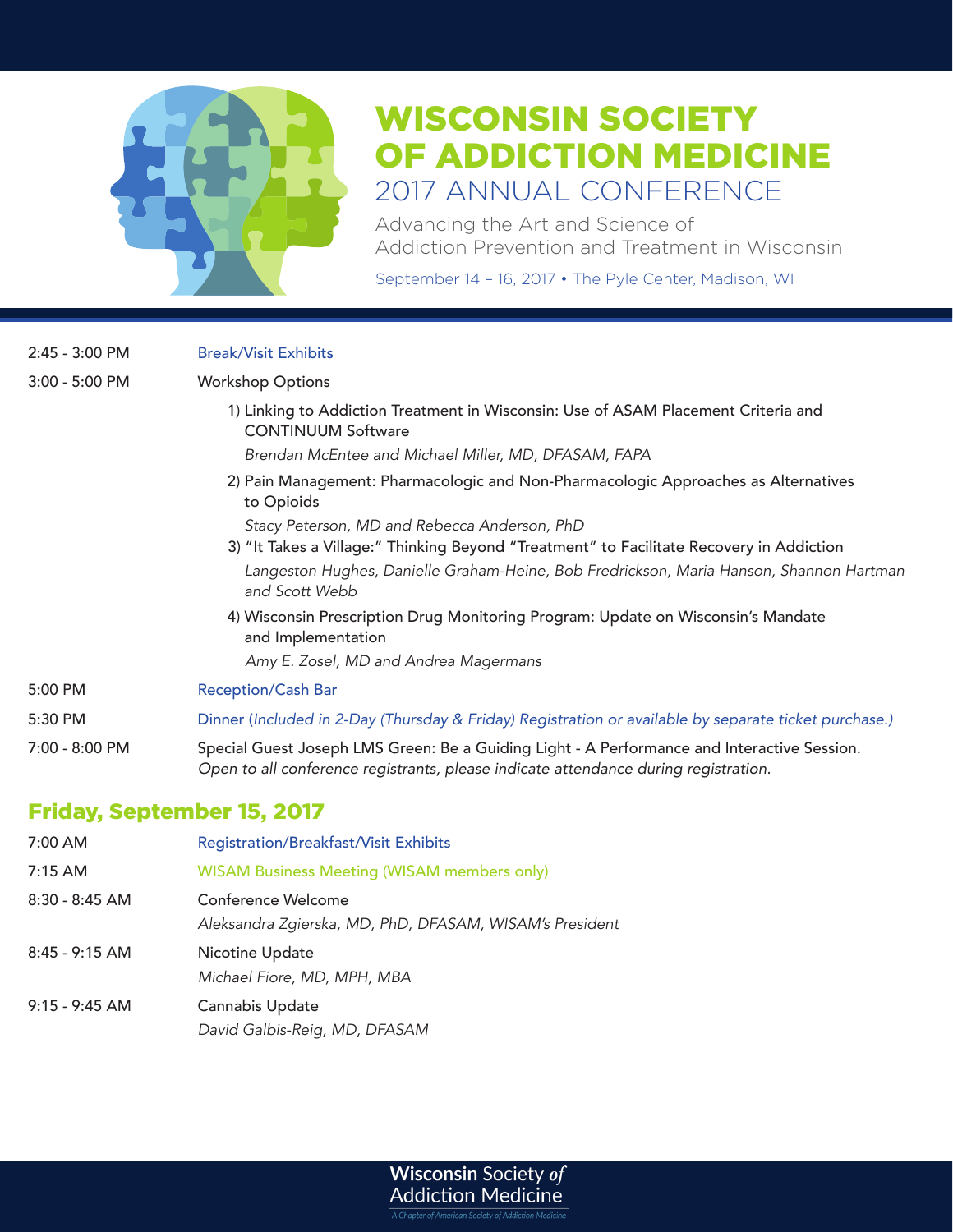

Advancing the Art and Science of Addiction Prevention and Treatment in Wisconsin

September 14 – 16, 2017 • The Pyle Center, Madison, WI

| $9:45 - 10:00$ AM   | <b>Break/Visit Exhibits</b>                                                                                     |
|---------------------|-----------------------------------------------------------------------------------------------------------------|
| 10:00 AM - 12:00 PM | <b>Workshop Options</b>                                                                                         |
|                     | 1) Linking to Addiction Treatment in Wisconsin: Use of ASAM Placement Criteria and<br><b>CONTINUUM Software</b> |
|                     | Brendan McEntee and Michael Miller, MD, DFASAM, FAPA                                                            |
|                     | 2) Opioid Prescribing and Addiction Treatment: Legal and Ethical Considerations                                 |
|                     | Attorneys Sean Bosack and Arthur Thexton                                                                        |
|                     | 3) "Smart Policing:" Collaborating with Law Enforcement in Addiction Treatment                                  |
|                     | Chief Jerry Strunz, John McAuliffe, MD, Captain Cory Nelson and Julia Olsen, M.S.Ed, CHES, CPP                  |
|                     | 4) Mutual Self-Help Groups and Their Role in Recovery                                                           |
|                     | Tom D., Scott K., Michael R., Matt L., Henry Steinberger, Ph.D. and Sunny G.                                    |
| 12:00 - 1:15 PM     | Lunch/Visit Exhibits/Raffle                                                                                     |
| 1:15 - 3:15 PM      | <b>Workshop Options</b>                                                                                         |
|                     | 1) Mental Health and Addiction: Clinical Pearls                                                                 |
|                     | Matthew Felgus, MD, FASAM                                                                                       |
|                     | 2) Opioid Prescribing and Addiction Treatment: Legal and Ethical Considerations                                 |
|                     | Attorneys Sean Bosack and Arthur Thexton                                                                        |
|                     | 3) "Smart Policing:" Collaborating with Law Enforcement in Addiction Treatment                                  |
|                     | Chief Jerry Strunz, John McAuliffe, MD, Captain Cory Nelson and Julia Olsen, M.S.Ed, CHES, CPP                  |
|                     | 4) Mutual Self-Help Groups and Their Role in Recovery                                                           |
|                     | Tom D., Scott K., Michael R., Matt L., Henry Steinberger, Ph.D. and Sunny G.                                    |
| 3: 15 - 4:00 PM     | <b>Break/Visit Exhibits</b>                                                                                     |
| 4:00 - 4:45 PM      | Alcohol and Sedatives Update                                                                                    |
|                     | Brian Grahan, MD, PhD                                                                                           |
| 4:45 - 5:00 PM      | <b>Closing Remarks</b>                                                                                          |
|                     | Aleksandra Zgierska, MD, PhD, DFASAM                                                                            |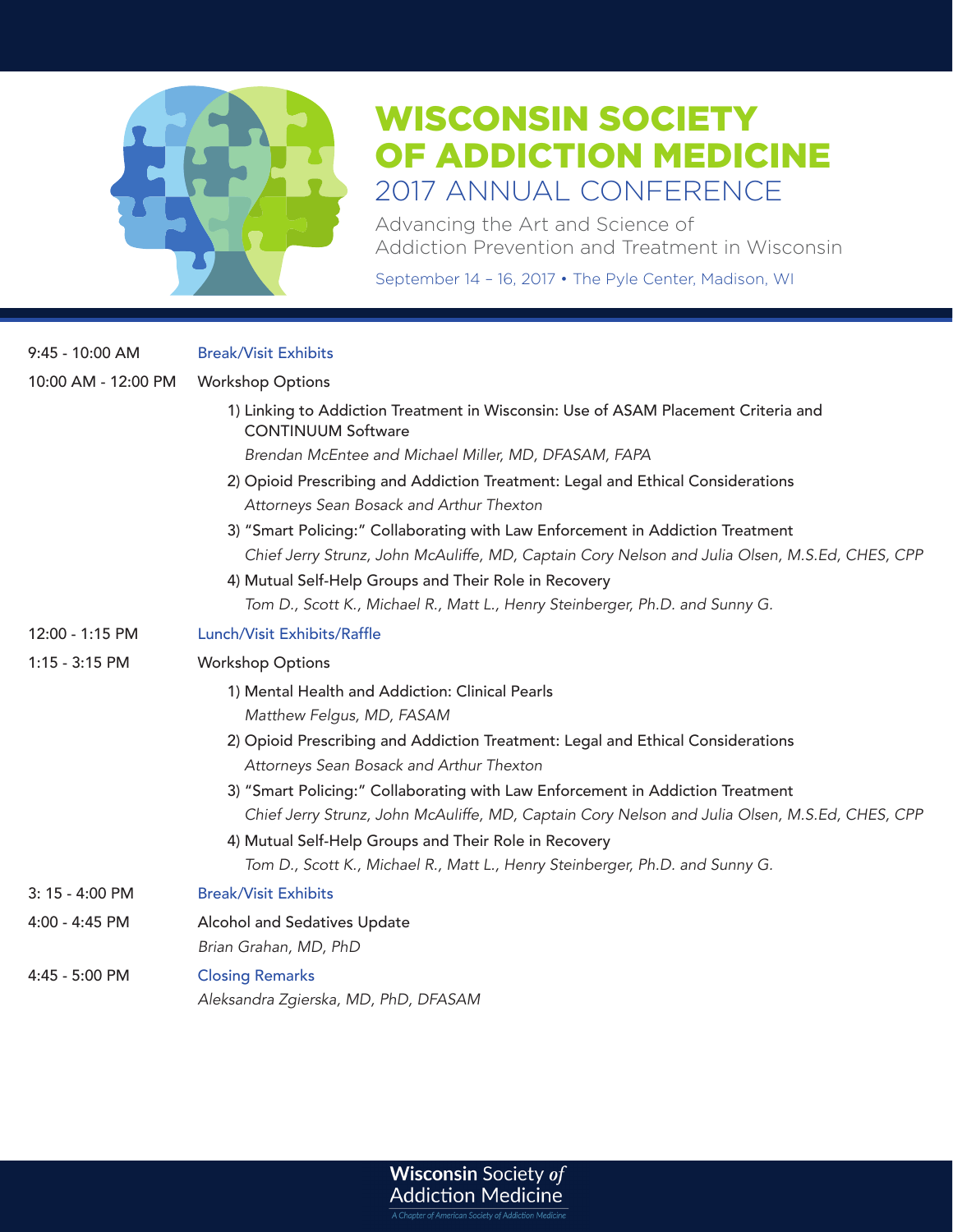

Advancing the Art and Science of Addiction Prevention and Treatment in Wisconsin

September 14 – 16, 2017 • The Pyle Center, Madison, WI

# Saturday, September 16, 2017: Post-Conference Workshops (Additional registration and fee required)

| 7:00 AM            | <b>Registration/Breakfast</b>                                                                                                                                                                                                                                                                                                                                                                                                                                                                                              |
|--------------------|----------------------------------------------------------------------------------------------------------------------------------------------------------------------------------------------------------------------------------------------------------------------------------------------------------------------------------------------------------------------------------------------------------------------------------------------------------------------------------------------------------------------------|
| 8:00 AM - 12:30 PM | Workshop                                                                                                                                                                                                                                                                                                                                                                                                                                                                                                                   |
|                    | ASAM Treatment of Opioid Use Disorder Course: Focus on Buprenorphine<br>(See flyer on next page for more information)<br>Lead Presenter - Aleksandra Zgierska, MD, PhD, DFASAM<br>Co-Presenters - Subhadeep Barman MD, FASAM, FAPA and Nameeta Dookeran, MD, MSc, FASAM,<br><b>FACP</b>                                                                                                                                                                                                                                    |
|                    | ASAM is an approved provider by CSAT/SAMHSA of DATA 2000 training.                                                                                                                                                                                                                                                                                                                                                                                                                                                         |
|                    | ACCME ACCREDITATION STATEMENT: The American Society of Addiction Medicine (ASAM) is accredited by the<br>Accreditation Council for Continuing Medical Education (ACCME) to sponsor continuing medical education for physicians.                                                                                                                                                                                                                                                                                            |
|                    | AMA CREDIT DESIGNATION STATEMENT: The American Society of Addiction Medicine designates this enduring material<br>for a maximum of 4 AMA PRA Category 1 Credits ™. Physicians should claim credit commensurate with the extent of<br>their participation in the activity. The American Society of Addiction Medicine designates this live activity for a maximum of<br>4 AMA PRA Category 1 Credits <sup>TM</sup> . Physicians should claim credit commensurate with the extent of their participation in<br>the activity. |
| 12:30 - 1:00 PM    | Lunch                                                                                                                                                                                                                                                                                                                                                                                                                                                                                                                      |
| 1:00 - 3:15 PM     | <b>Workshop Options</b>                                                                                                                                                                                                                                                                                                                                                                                                                                                                                                    |
|                    | 1) Mitigating the Risk of Prescription Drug Abuse: The Wisconsin Medical Examining Board Opioid<br><b>Prescribing Guidelines</b>                                                                                                                                                                                                                                                                                                                                                                                           |
|                    | David Galbis-Reig, MD, DFASAM                                                                                                                                                                                                                                                                                                                                                                                                                                                                                              |
|                    | This activity has been approved by the Wisconsin Medical Examining Board (MEB) as an educational course (MED-1035)<br>related to the opioid prescribing guidelines issued by the board under s. 440.035 (2m), Stats. For Wisconsin-licensed<br>physicians with a DEA number, this activity meets the requirement under s. Med 13.02 (1q) a) and 1r) as minimum of 2<br>hours related to the quidelines of 30 hours of continuing medical education required for licensure every two years.                                 |
|                    | 2) Naltrexone in Practice: A Valuable Treatment Option for both Opioid and Alcohol Use Disorders                                                                                                                                                                                                                                                                                                                                                                                                                           |

*Aleksandra Zgierska, MD, PhD, DFASAM*